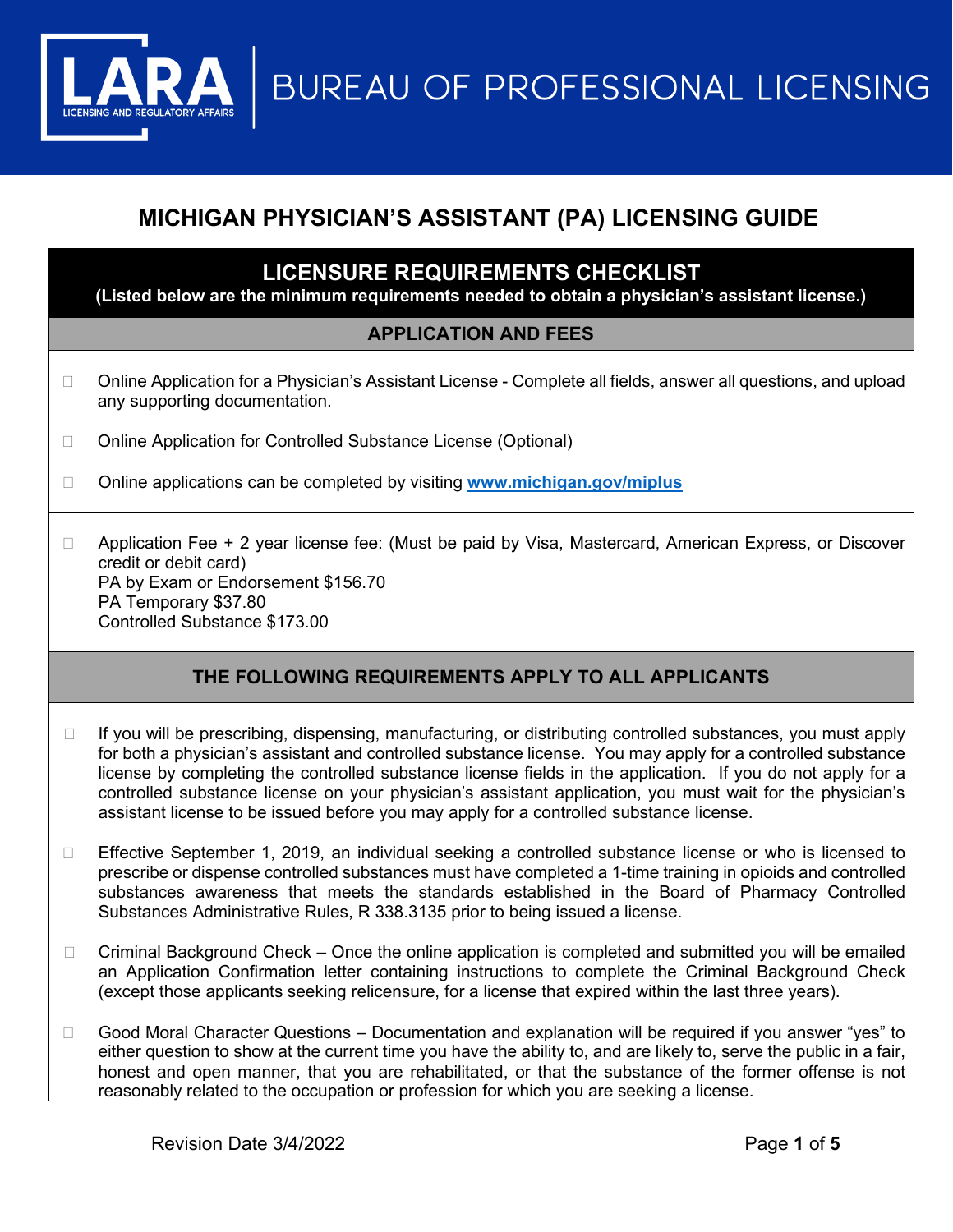- □ Human Trafficking Training Beginning April 23, 2021, completion of a one-time training to identify victims of human trafficking is required for an individual seeking licensure that meets the standards of Administrative Rule 338.6103.
- Implicit Bias Training– Beginning June 1, 2022, completion of 2 hours of implicit bias training within the 5 years immediately preceding issuance of the license or registration is required. This requirement does not apply to applicants for relicensure.
- □ Social Security Number (SSN)– An individual applying for licensure is required to provide his or her social security number at the time of application. If exempt under law from obtaining an SSN or you do not have an SSN, the SSN affidavit form will be required to be uploaded at the time the application is submitted.
- $\Box$  Verification of Licensure Verification of licensure must be sent directly to our office by the licensing agency of any state or province of Canada in which you hold or ever held a license as a physician's assistant. Verification includes, but is not limited to, showing proof that the applicant's license is in good standing and, if applicable, the record of any disciplinary action taken or pending against the applicant. Verification can be emailed to [bpldata@michigan.gov](mailto:bpldata@michigan.gov) or mailed to the Bureau of Professional Licensing, PO Box 30670, Lansing, MI 48909.
- □ Professional Education Name of school attended, and name of educational program completed.
- $\Box$  English Language Proficiency An individual applying for licensure must demonstrate a working knowledge of the English language. This can be established if either the applicant's required health professional educational program was taught in English, a transcript establishes the applicant earned not less than 60 college level credits from an English-speaking graduate or undergraduate school, or that the applicant obtained a passing score on an approved English proficiency exam as established by the department under R 338.7002b(2) of the Public Health Code – General Rules.

## **ADDITIONAL REQUIREMENTS FOR LICENSURE BY EXAM (These are in addition to the requirements stated above that apply to ALL Applicants)**

- $\Box$  Official transcripts containing the degree awarded and the date conferred submitted directly to this office from the ARC-PA accredited educational program from which you graduated. Transcripts must be emailed to [bpldata@michigan.gov](mailto:bpldata@michigan.gov) or mailed to the Bureau of Professional Licensing, PO Box 30670, Lansing, MI 48909.
- □ PANCE Scores Verification of your passing examination scores submitted directly to this office from the National Commission on Certification of Physician Assistants (NCCPA) by email to [bpldata@michigan.gov](mailto:bpldata@michigan.gov) or by mail to the Bureau of Professional Licensing, PO Box 30670, Lansing, MI 48909.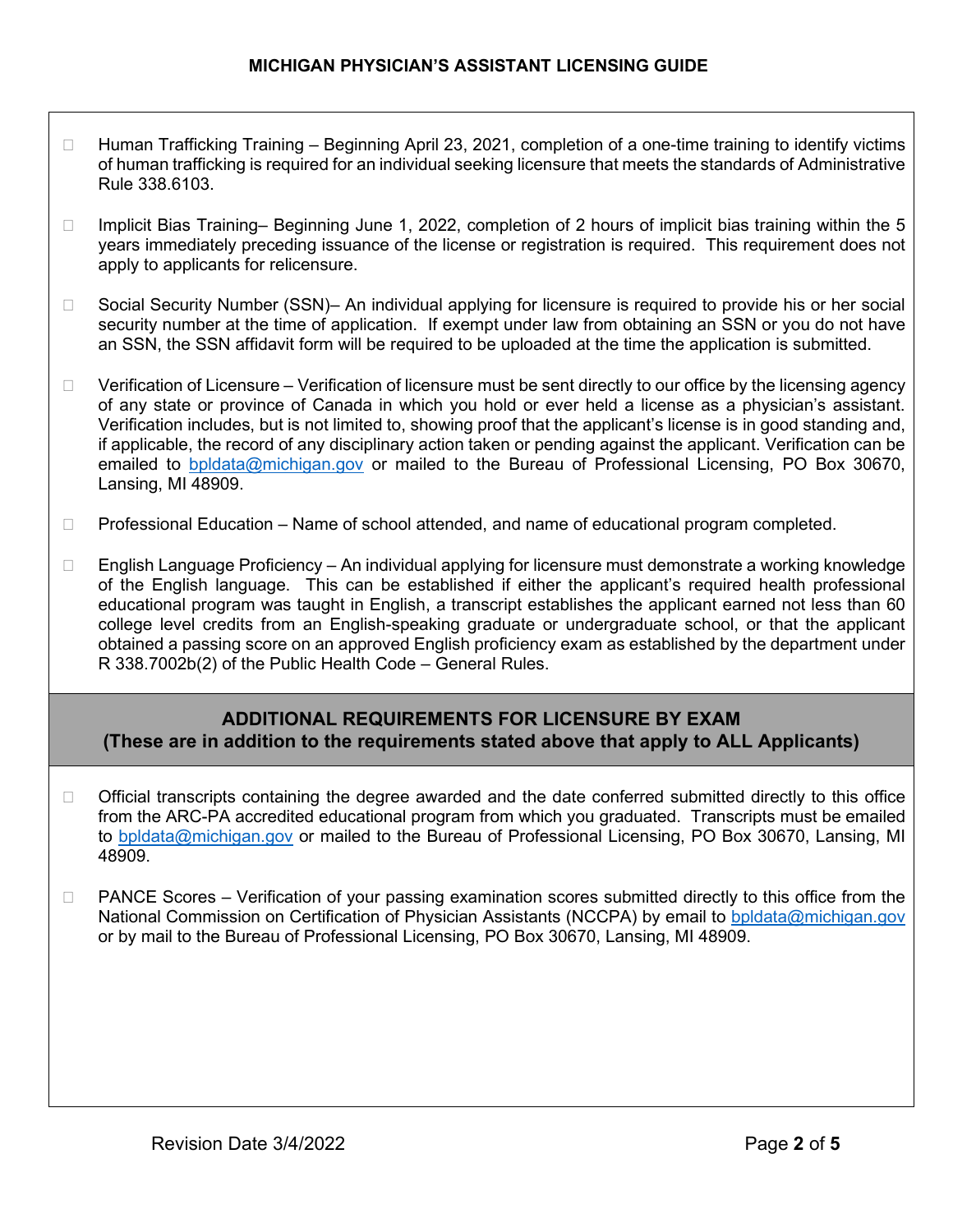### **ADDITIONAL REQUIREMENTS FOR LICENSURE BY ENDORSEMENT (These are in addition to the requirements stated above that apply to ALL Applicants)**

- $\Box$  Official transcripts submitted directly to this office from the educational institution verifying completion of the educational requirements in Canada or in the United States for licensure as a physician's assistant in Canada or in the United States. Verification must be emailed to [bpldata@michigan.gov](mailto:bpldata@michigan.gov) or mailed to the Bureau of Professional Licensing at PO Box 30670, Lansing, MI 48909.
- $\Box$  Verification of a passing score on either of the following examinations submitted directly to this office from the examination entity by email to bpidata@michigan.gov or by mail to the Bureau of Professional Licensing, PO Box 30670, Lansing, MI 48909.
	- Physician Assistant National Certifying Examination (PANCE)
	- Physician Assistant Entry to Practice Certification Exam (PACCC PA Cert Exam)

### **ADDITIONAL REQUIREMENTS FOR TEMPORARY LICENSURE (These are in addition to the requirements stated above that apply to ALL Applicants)**

□ Final official transcripts or an official letter of good standing from the Dean or Program Director containing the degree awarded and the date conferred submitted directly to this office from the ARC-PA accredited educational program from which you graduated. Transcripts or a letter of good standing must be emailed to [bpldata@michigan.gov](mailto:bpldata@michigan.gov) or mailed to the Bureau of Professional Licensing, PO Box 30670, Lansing, MI 48909.

A temporary license may be granted to applicants who have completed their educational program but have not yet passed the PANCE. A temporary license is valid for not more than 12 months, is non-renewable, and will be revoked upon notification that the applicant has failed the examination.

Note: If you are issued a temporary license using a letter of good standing, your permanent license will not be issued until a final official transcript and passing PANCE scores are received.

## **ADDITIONAL REQUIREMENTS FOR THOSE APPLYING FOR RELICENSURE (These are in addition to the requirements stated above that apply to ALL Applicants)**

 Online application can be completed by visiting [www.michigan.gov/miplus,](http://www.michigan.gov/miplus) select **MiPLUS Login**, select "**Modification**" next to your license number and this will start the relicensure process.

□ PA Relicensure: \$176.70: (Must be paid by Visa, Mastercard, American Express, or Discover credit or debit card) Controlled Substance: \$173.00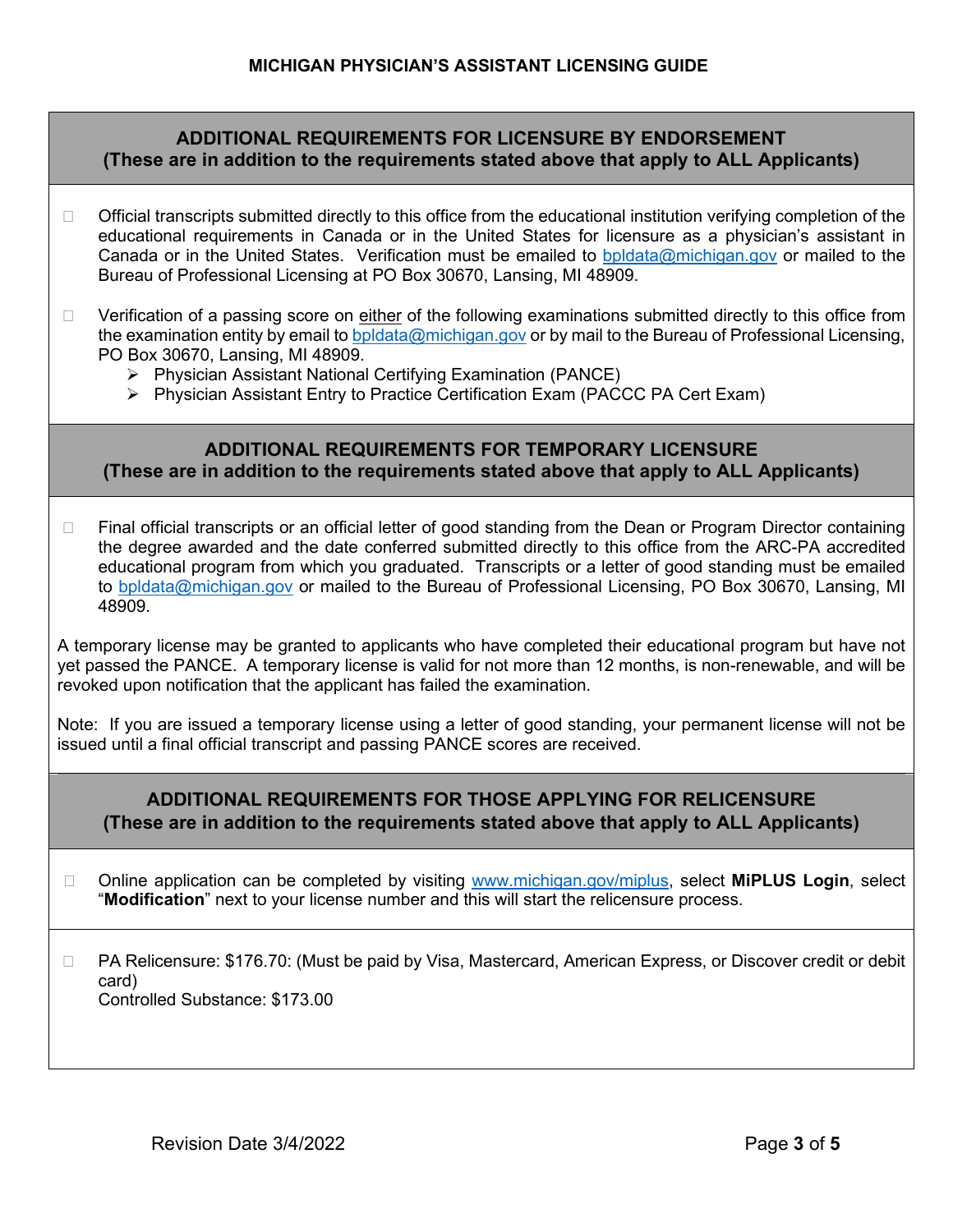#### **Applicants for relicensure whose license has lapsed for more than 3 years after the expiration date of the license must satisfy either of the following requirements in addition to the requirements stated above that apply to ALL Applicants.**

- □ Presents proof to the department of licensure as a physician's assistant in a province of Canada or another state during the 3-year period immediately preceding the date of the application for relicensure.
- $\Box$  Establish a passing score on either the certifying or recertifying examination conducted and scored by NCCPA during the 10-year period immediately preceding the date of the application for relicensure. Verification of your passing examination scores must be submitted directly to this office from the National Commission on Certification of Physician Assistants (NCCPA) by email to [bpldata@michigan.gov](mailto:bpldata@michigan.gov) or by mail to the Bureau of Professional Licensing, PO Box 30670, Lansing, MI 48909.

## **RENEWAL REQUIREMENTS CHECKLIST**

- □ Online Application for Physician's Assistant Renewal and Controlled Substance License Renewal Can be completed by visiting **[www.michigan.gov/miplus](http://www.michigan.gov/miplus)**
- □ PA Renewal Application Fee: \$118.90 (Must be paid by Visa, Mastercard, American Express, or Discover credit or debit card)
- □ Controlled Substance Renewal Application Fee: \$162.20 (if applicable)
- □ Renewal Cycle: 2 years
- □ Good Moral Character Questions Documentation and explanation will be required if you answer "yes" to either question to show at the current time you have the ability to, and are likely to, serve the public in a fair, honest and open manner, that you are rehabilitated, or that the substance of the former offense is not reasonably related to the occupation or profession for which you are seeking license renewal.
- Disciplinary Question Documentation will be required if you answer "yes" to having sanctions imposed against you by a similar licensure, registration, certification, or disciplinary board of another state or country you have not previously reported to the department.
- $\Box$  Renewal Questions pursuant to MCL 333.17048(4):
	- $\Box$  Are you a shareholder in a professional service corporation under Section 4 of former 1962 PA 192, or a member or professional limited liability company under Section 904 of the Michigan Limited Liability Company Act, 1993 PA 23, MCL 450.4904, that was organized before July 19, 2010?
	- $\Box$  If you answered "Yes" to Question #1, are any individuals licensed under Part 170 of the Public Health Code, 1978 PA 368, MCL 333.17001 to 333.17088, to engage in the practice of medicine, licensed under Part 175 of the Public Health Code, 1978 PA 368, MCL 333.17501 to 333.17556, to engage in the practice of osteopathic medicine and surgery, or licensed under Part 180 of the Public Health Code, 1978 PA 368,